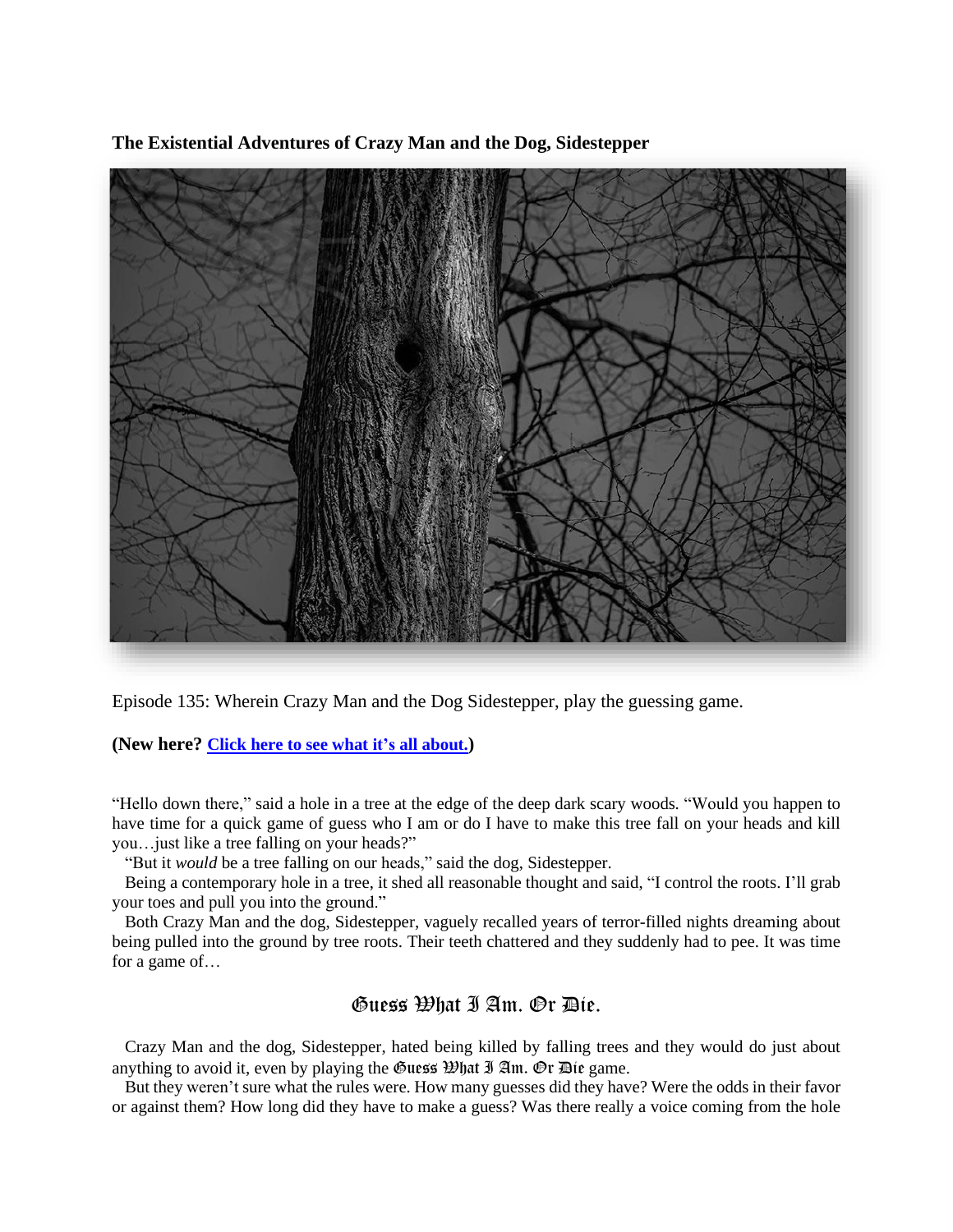in the tree or were they having a flash back to the 60s? And exactly why was there a hole in *this* tree at *this* particular time? There was much to brood upon here, much to reflect upon and examine for life-changing insights and…

"You must decide," said the hole in the tree. "Who am I?"

"But what are the rules?" said the dog, Sidestepper.

"There are no rules!" said the hole in the tree. "You just guess. It's a guessing game."

"How many guesses do we get?" said the dog, Sidestepper.

"As many as you want," said the hole in the tree. "Just guess."

"And what if we guess wrong?" said Crazy Man.

"Then you guess again," said the hole in the tree.

"But what if we keep guessing wrong?" said the dog, Sidestepper.

"Then you keep guessing until you die," said the hole in the tree.

"So," said Crazy Man, suspiciously, "who decides when it's time to stop guessing and we die?"

"I do, of course," said the hole in the tree.

"So that's a rule," said the dog, Sidestepper.

"No," said the hole in the tree, "that's just the way it is."

"What if we don't want to play?" said Crazy Man.

"Then you die," said the hole in the tree.

 Crazy Man and the dog, Sidestepper, were beginning to lose their patience with this nasty little ultimatumdriven hole in the tree but they didn't want to die by tree. They didn't want to die, period. They'd just as soon leave that to somebody else.

"Tell you what," said Crazy Man. "We'll play your game for five guesses."

"You must guess until you guess right or die," said the hole in the tree.

 Crazy Man reached deep into his Taiwanese fisherman pants pocket and pulled out a book of matches. He smiled sardonically at the hole in the tree and said, "We'll make five guesses and then leave and if you try to bonk us to death with your tree, we'll burn you down."

 The hole in the tree hated matches. It had seen what they can do to fireworks and it didn't want to go exploding all over the sky. "That's not fair," it said.

"Making us play Guess *What* I Am. Or Die without sending us a formal invite isn't fair either," said the dog, Sidestepper, who had read widely on social protocols and gaming etiquette.

"But then you wouldn't come," said the hole in the tree.

 "OK," said Crazy Man, "we'll play the game for five guesses and then if you try to kill us, we'll set you on fire."

"Oh…OK," said he hole in the tree. "First guess."

 Crazy Man and the dog, Sidestepper, thought, discussed, debated, studied and analyzed all manner of tree and hole things until they came up with the perfect answer.

"You're a window into madness" said the dog, Sidestepper.

"Nope! Wrong, wrong, wrong," said the hole in tree.

 Crazy Man and the dog, Sidestepper, conferred and consulted until the dog, Sidestepper, faced the hole in the tree, smiled knowingly and said, "You're a space of nothingness."

 The hole in the tree laughed and snorted and said, "Wrong, wrong, wrong." Crazy Man shook like a hen in a fox coup and said, "You're a figment of the tree's floral imagination."

"Wrong, wrong, wrong!"

 The dog, Sidestepper's, eyes popped out of his head as a bolt of inspiration shot through his head, "You're a mystic portage around offensive scenery."

"Wrong, wrong, wrong!"

 Crazy Man and the dog, Sidestepper, were flummoxed. They had just one guess left and they were nowhere near exhausting the endless possibilities of names for this...